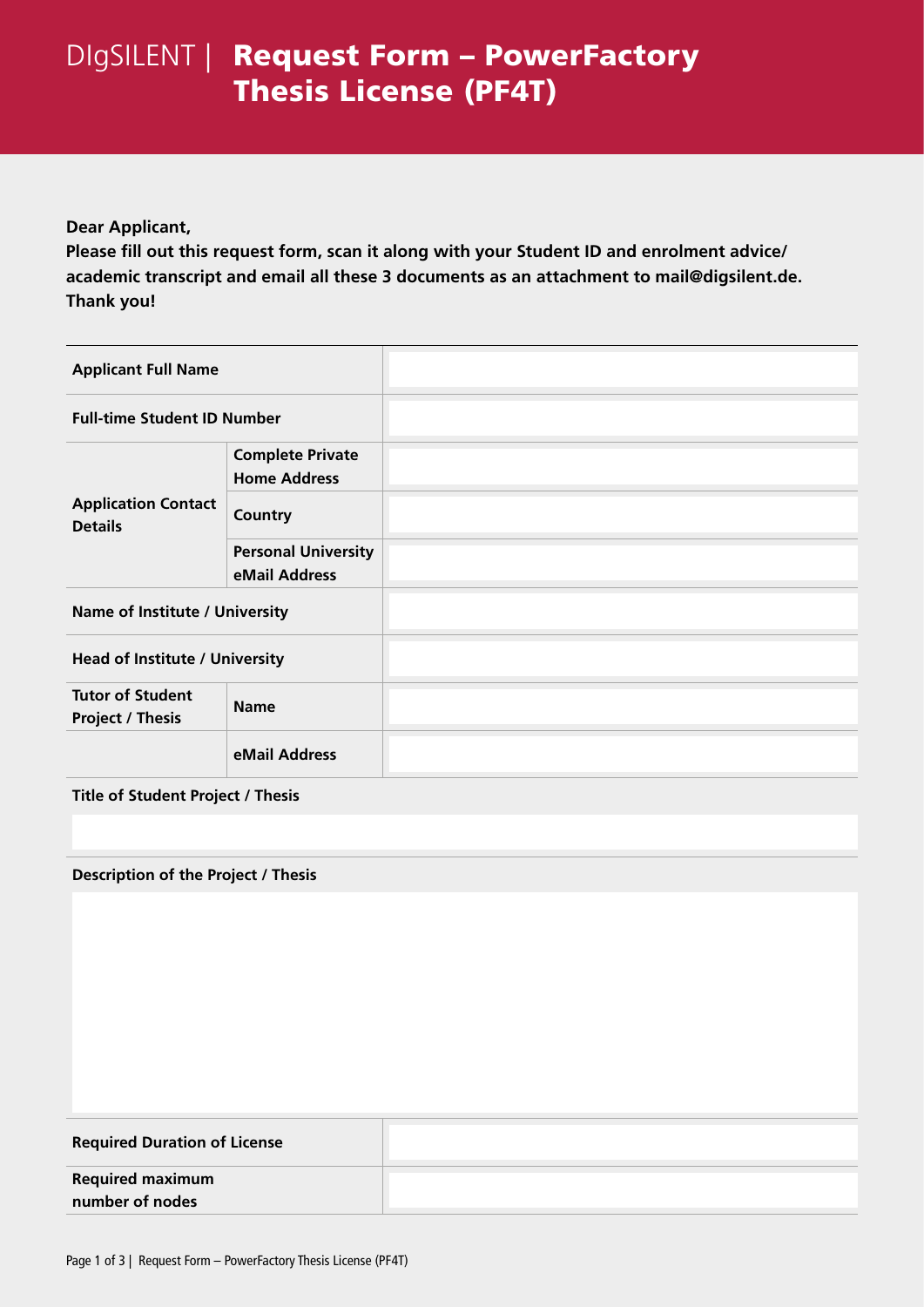## DIgSILENT | Request Form - PowerFactory Thesis License (PF4T)

#### **Base Package**  $\overline{\mathbf{v}}$

**Advanced PowerFactory Function Why is this function required in your project / thesis?**

| <b>Contingency Analysis</b>                     |  |
|-------------------------------------------------|--|
| Quasi-Dynamic Simulation                        |  |
| <b>Network Reduction</b>                        |  |
| <b>Protection Functions</b>                     |  |
| Arc-Flash Analysis                              |  |
| <b>Cable Analysis</b>                           |  |
| Power Quality and<br>Harmonic Analysis          |  |
| <b>Connection Request</b><br>Assessment         |  |
| <b>Transmission Network Tools</b>               |  |
| <b>Distribution Network Tools</b>               |  |
| Probabilistic Analysis                          |  |
| <b>Reliability Analysis</b><br><b>Functions</b> |  |
| <b>Optimal Power</b><br>Flow (OPF) $I + II$     |  |

I, the undersigned herewith declare that the license will exclusively be used for the above defined purpose and accept the conditions\* for free student project / thesis license.

Date: Date:

Signature Student: \_\_\_\_\_\_\_\_\_\_\_\_\_\_\_\_\_\_\_\_ Signature Tutor: \_\_\_\_\_\_\_\_\_\_\_\_\_\_\_\_\_\_\_\_